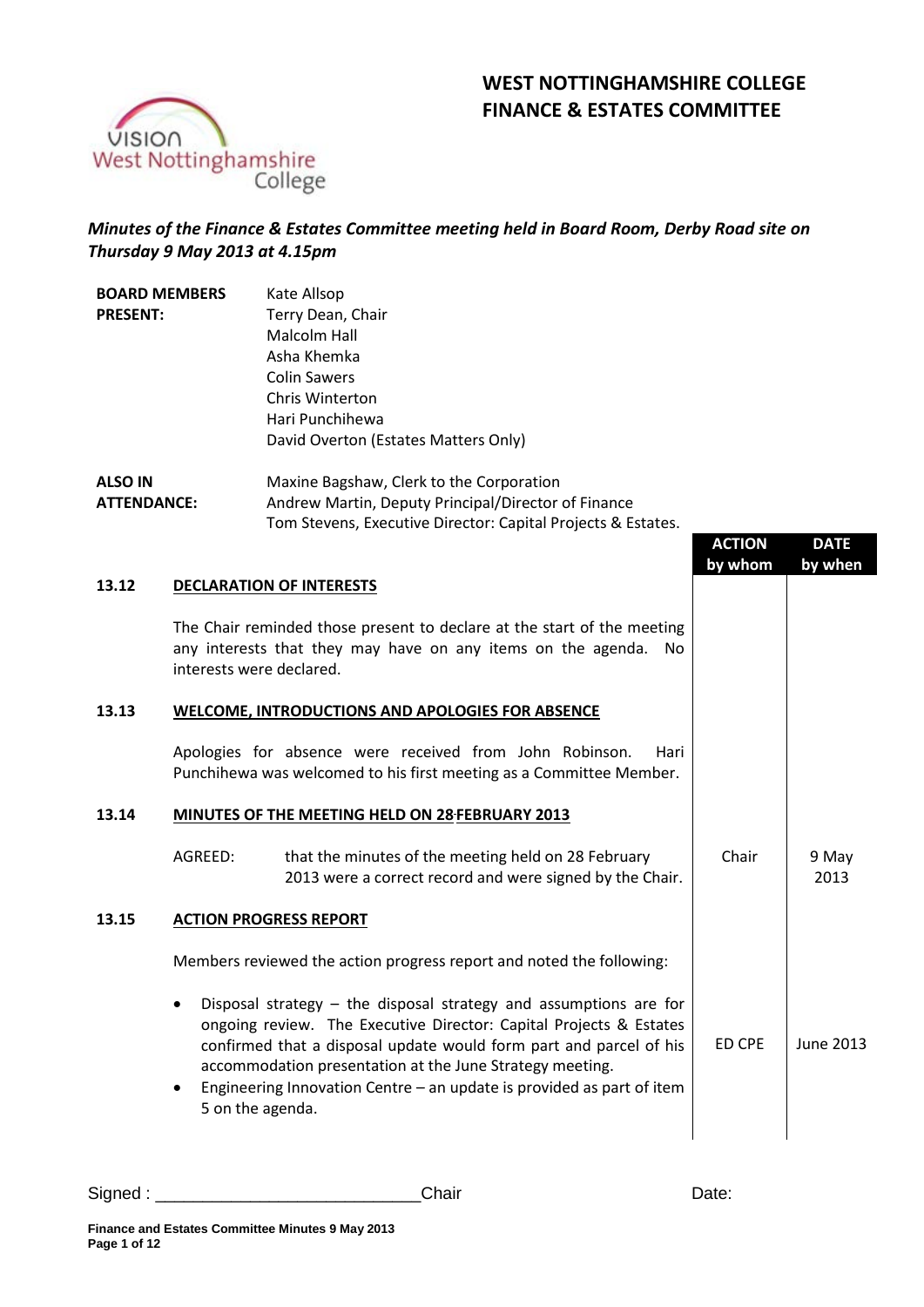|       | AGREED:                                                                                                                  | to note the content of the summary table.                                                                                                                                                                                                                                                                                                                                                                                                                                                                                                                                                                                                                                                                                                                                                                                                                                                                                                                                                                                                                                                                                                                                                                                                                                                                                                                                                                                                                                                                                                                                                                                                                                                                                                                                                                                                                                                                                                                                                                                                                                                                                                                                                                                                                                                                                                                                                                                                                                                                                                                                                                                                                                                                                                  |        |                 |
|-------|--------------------------------------------------------------------------------------------------------------------------|--------------------------------------------------------------------------------------------------------------------------------------------------------------------------------------------------------------------------------------------------------------------------------------------------------------------------------------------------------------------------------------------------------------------------------------------------------------------------------------------------------------------------------------------------------------------------------------------------------------------------------------------------------------------------------------------------------------------------------------------------------------------------------------------------------------------------------------------------------------------------------------------------------------------------------------------------------------------------------------------------------------------------------------------------------------------------------------------------------------------------------------------------------------------------------------------------------------------------------------------------------------------------------------------------------------------------------------------------------------------------------------------------------------------------------------------------------------------------------------------------------------------------------------------------------------------------------------------------------------------------------------------------------------------------------------------------------------------------------------------------------------------------------------------------------------------------------------------------------------------------------------------------------------------------------------------------------------------------------------------------------------------------------------------------------------------------------------------------------------------------------------------------------------------------------------------------------------------------------------------------------------------------------------------------------------------------------------------------------------------------------------------------------------------------------------------------------------------------------------------------------------------------------------------------------------------------------------------------------------------------------------------------------------------------------------------------------------------------------------------|--------|-----------------|
| 13.16 |                                                                                                                          | <b>PROPERTY STRATEGY UPDATE</b>                                                                                                                                                                                                                                                                                                                                                                                                                                                                                                                                                                                                                                                                                                                                                                                                                                                                                                                                                                                                                                                                                                                                                                                                                                                                                                                                                                                                                                                                                                                                                                                                                                                                                                                                                                                                                                                                                                                                                                                                                                                                                                                                                                                                                                                                                                                                                                                                                                                                                                                                                                                                                                                                                                            |        |                 |
|       | The Executive Director: Capital Projects & Estates introduced this item<br>and drew members' attention to the following: |                                                                                                                                                                                                                                                                                                                                                                                                                                                                                                                                                                                                                                                                                                                                                                                                                                                                                                                                                                                                                                                                                                                                                                                                                                                                                                                                                                                                                                                                                                                                                                                                                                                                                                                                                                                                                                                                                                                                                                                                                                                                                                                                                                                                                                                                                                                                                                                                                                                                                                                                                                                                                                                                                                                                            |        |                 |
|       | meeting.<br>٠<br>٠<br>months.<br>٠<br>successful.                                                                        | New Build - the new build is now fully open and operational with the<br>spa and fine dining restaurant open at weekends. He confirmed that<br>the spa had been fully booked at the Bank Holiday weekend. It was<br>noted that there had been a few 'teething problems' but that these<br>are all being addressed. In relation to bookings for the spa and the<br>restaurant, it was noted that the College is being cautious in relation<br>to the number of appointments at the beginning of development as<br>they want to ensure that the service is right and it is important not to<br>oversell. He confirmed that the final accounts had not yet been<br>completed but were in the process of doing so, it was hoped that a<br>full report on the final accounts would be available at the next<br>Visual Arts - enabling work to refurbish the Trades Building<br>mezzanine to classrooms is complete.<br>Cladding - contractors J Tomlinson were on site from 8 April as<br>scheduled. The project completion is targeted for 18 July 2014.<br>Thoresby Street and Chesterfield Road are to be used for teaching<br>decant from Derby Road during the construction period.<br>He.<br>confirmed that he has had a lot of consultation with staff regarding<br>the decant procedure and there is now a plan in place. It is the<br>intention to make more use of Thoresby Street than originally<br>planned, particularly for exam space and decant for the next twelve<br>SFA capital investment fund (CCIF) - a key element of the CCIF is a<br>project development fund to assist colleges in the implementation of<br>property strategies and capital projects. The College submitted an<br>application for £110k to the SFA, this was received.<br>The expression of interest submitted for a grant of £1.9million to<br>support the development of the Engineering Centre was not<br>145 colleges made 183 returns. The total amount<br>requested is £750million, which exceeds the £550million.<br><b>The</b><br>Deputy Principal and Executive Director: Capital Projects & Estates<br>attended a debriefing session regarding the unsuccessful expression<br>of interest. From this meeting it was clear that the College's<br>application was found to be weak in relation to the education case<br>presented. The feedback given was that the College's case was not<br>clear in relation to outputs, benefits, employment opportunities etc.<br>It was noted that the College does now have an opportunity to<br>resubmit and there is the belief that a more comprehensive<br>education case can be presented as the education case does exist to<br>support a resubmission. The intention is to basically resubmit the | EDCP&E | 27 June<br>2013 |
|       |                                                                                                                          | same application in terms of financial requirements but with a much<br>stronger education case, the detail of which needs to be rigorous,                                                                                                                                                                                                                                                                                                                                                                                                                                                                                                                                                                                                                                                                                                                                                                                                                                                                                                                                                                                                                                                                                                                                                                                                                                                                                                                                                                                                                                                                                                                                                                                                                                                                                                                                                                                                                                                                                                                                                                                                                                                                                                                                                                                                                                                                                                                                                                                                                                                                                                                                                                                                  |        |                 |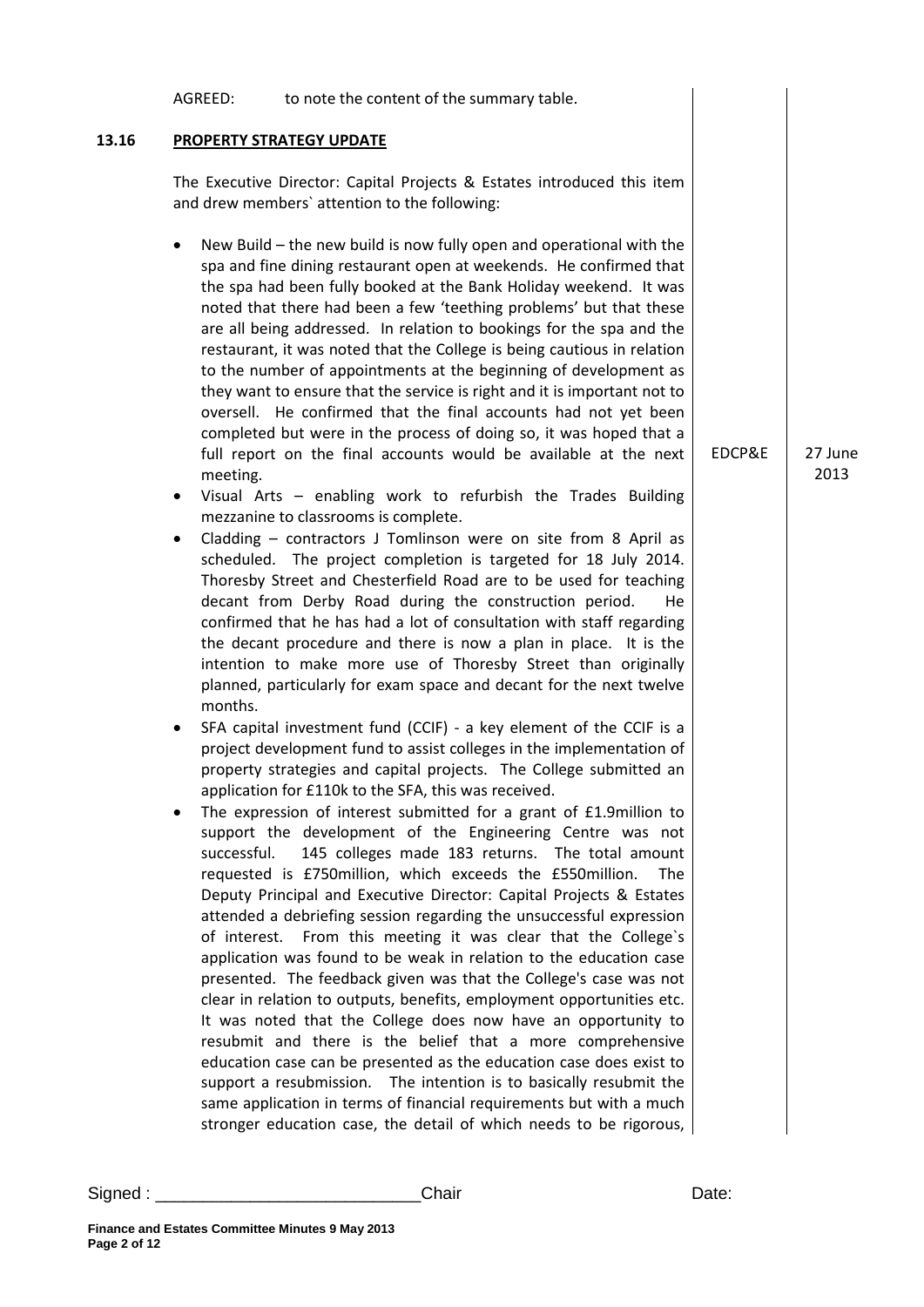impactful and show clear outputs. He explained that from the feedback session it has become clear that what was satisfactory in terms of the content of applications in the past is not now sufficient.

• Unit C Gateway 28 – contracts to purchase the site for an Engineering Centre have been signed and exchanged on Friday 19 April 2013 at an agreed price of £1.1million plus VAT (£1,320,000) and disbursements of £1,523.20 plus VAT (£1,827.84). Professional fees/surveys totalled £15,039.30 plus VAT (£18,047.16).

Members discussed the Engineering Centre in more detail and acknowledged that the project, if it were to be progressed as a whole rather than two phases, would be, on current projections at a total cost of £4.3million, ie £1.3million purchase and £3million development approved by the Board. The Principal indicated that having reviewed the potential implications of phasing and the duplication, disruption and costs, it is her view that irrespective of whether successful additional SFA funding is obtained, she believes that the College ought to develop the Centre in one phase with a whole programme cost of £4million. Members acknowledged that the SFA were aware that the College intends to proceed with the project irrespective of receipt of the capital funds and that this may impact upon the likely success. It was the view that the SFA may be of the opinion that investment is not required as the College will proceed in any event.

The Principal confirmed that if the Executive Director: Capital Projects & Estates can achieve a £4million project, then this would be £1million more than the Board's current authority, it being noted that the Board has previously approved Engineering Centre developments at a cost of £3million.

Members discussed the £1million shortfall and were advised that the College can utilise the surplus expected from the Vision Workforce Skills business. It was noted, however, that to do this there needs to be confidence that the College`s core provision can get back on track and if it cannot, surpluses will be needed to support this.

Members reviewed the detail set out in page 18 thoroughly, particularly in relation to the proposed fees for Architects, Cost Managers and Building Services. The general consensus was that, wherever possible, the College ought to seek fixed fees with professionals, as without these the College bears the whole risk and percentage fees do not incentivise professionals to find savings.

Members` attention was drawn to page 19 and the proposed professional fees in relation to gas and electricity, it was noted that the report only shows the best prices obtained. Governors indicated that, in future, they would like to see a summary of all bids obtained to see the full range of tenders received. Members were advised that the figure in relation to electricity provision was not a competitive bid at this stage as only one bid had been received. It was confirmed that when other bids are secured, it may therefore be that this figure was reduced.

EDCP&E Ongoing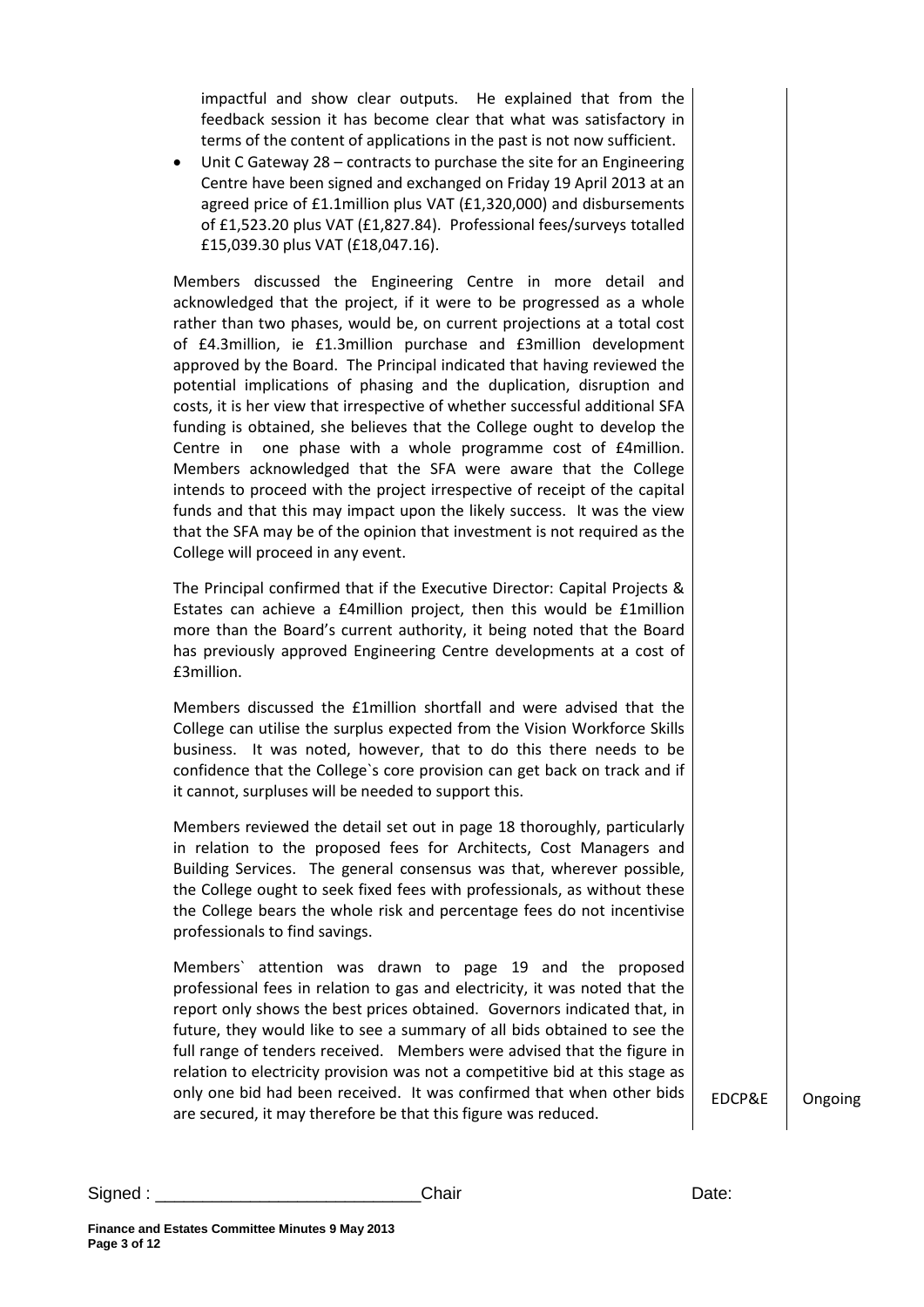| It was agreed that the Executive Director: Capital Projects & Estates<br>would refer back to the Architects to see whether they would agree a<br>fixed fee for the remainder of the project.                                                                                                                                                                                                                                                                                                                                                                                                                                                                                                                                                                                                                           | EDCP&E | May 2013 |
|------------------------------------------------------------------------------------------------------------------------------------------------------------------------------------------------------------------------------------------------------------------------------------------------------------------------------------------------------------------------------------------------------------------------------------------------------------------------------------------------------------------------------------------------------------------------------------------------------------------------------------------------------------------------------------------------------------------------------------------------------------------------------------------------------------------------|--------|----------|
|                                                                                                                                                                                                                                                                                                                                                                                                                                                                                                                                                                                                                                                                                                                                                                                                                        |        |          |
| The Committee questioned the role of Turner Townsend as cost<br>managers and expressed a view that they had not really helped the<br>College in the past. All acknowledged that what was critical was that the<br>design should match the brief given and if any subsequent changes,<br>because of design mismatch, then any additional costs should be borne<br>by the cost management company. The Committee felt that the College,<br>in any future project, had to work on the principle that the build would<br>be to design and plan with no changes. The Principal indicated that there<br>was a need to be less lenient with College staff regarding changes during<br>the build. Governors felt that there needed to be an educational sign off<br>at the point of design and then no further changes sought. |        |          |
| Members agreed that any provisional sums included in tenders are to be<br>avoided and guarded against. It was felt that there was a need to be very<br>robust in the treatment of professionals, but to support this there needs<br>to be tight contracts in place. All felt that this links in closely with the<br>need to be very clear, rigid and certain with internal staff about<br>requirements and expectations. It was agreed that the Executive<br>Director: Capital Projects & Estates would look again at the role of Turner<br>Townsend and assess whether they are the right people.<br>He was<br>requested to look at the contracts in place and assess how tight they are<br>and determine whether any changes are needed to avoid any future<br>surprises.                                            | EDCP&E | May 2013 |
| Members debated the possibility of obtaining two architects designs, it<br>was felt that by two companies preparing costs and designs, it may be<br>that options emerge with real cost differences. It was agreed that the<br>Executive Director: Capital Projects & Estates would review this as a<br>possibility.                                                                                                                                                                                                                                                                                                                                                                                                                                                                                                    | EDCP&E | May 2013 |
| In terms of a definitive cost for undertaking the whole Engineering Centre<br>development in one go, members were advised that a precise figure<br>could not yet be provided. The Executive Director: Capital Projects &<br>Estates confirmed that there had been a delay in getting the required<br>information back from the curriculum areas. It was acknowledged that<br>there needs to be a full assessment of the educational case and space<br>requirements and that there is still work to be done. The Principal<br>expressed some dissatisfaction with this and again felt that the<br>management team are being too lenient with staff, all agreed that there<br>needs to be a shared vision and ambition that every member of staff<br>shares.                                                             |        |          |
| It was noted that the challenge for the Executive Director: Capital<br>Projects & Estates is to now develop a £4 million project (including the<br>cost of building purchase at £1.3million), which would be affordable if the<br>College's core provision can be stabilised.                                                                                                                                                                                                                                                                                                                                                                                                                                                                                                                                          |        |          |
|                                                                                                                                                                                                                                                                                                                                                                                                                                                                                                                                                                                                                                                                                                                                                                                                                        |        |          |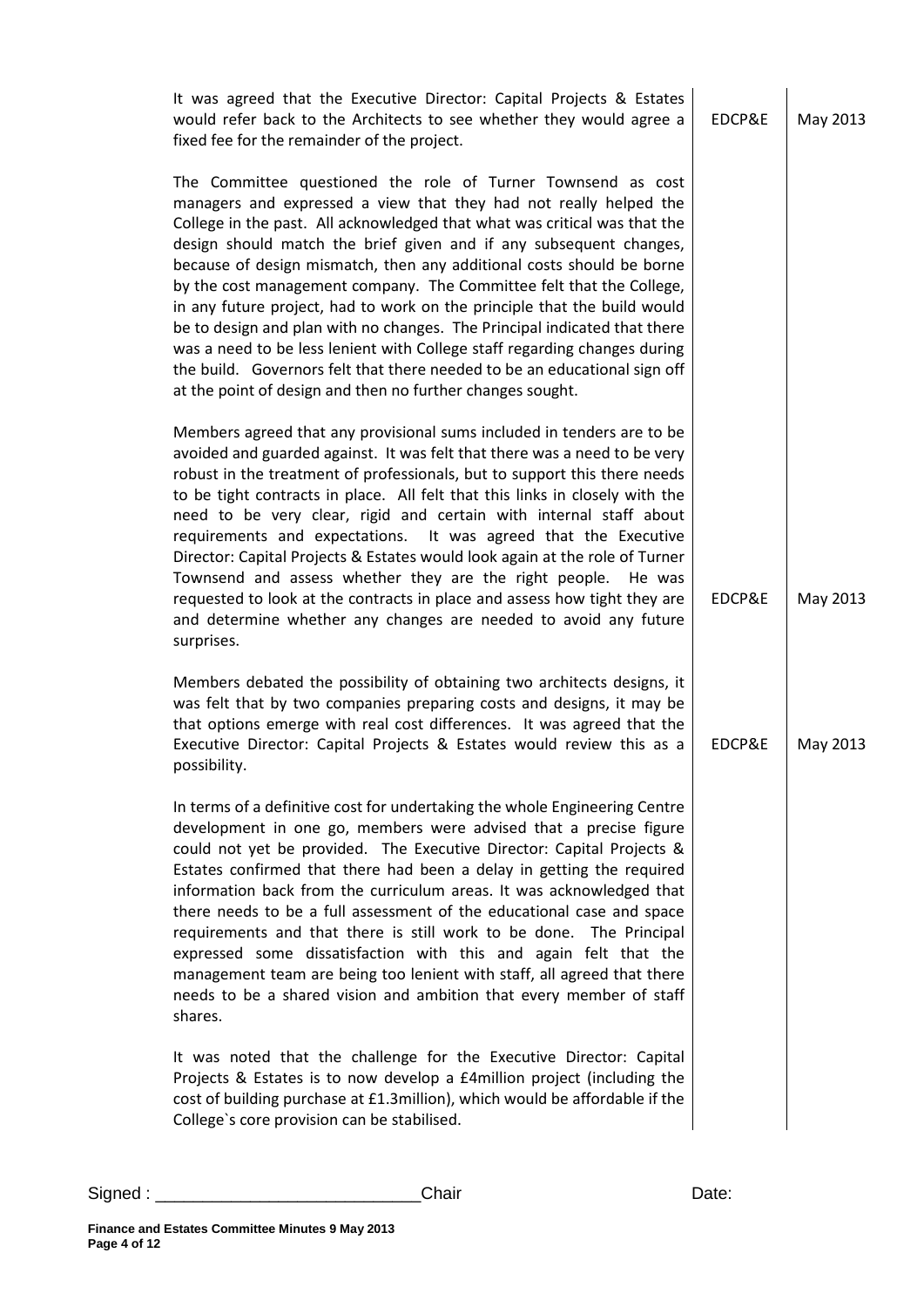Members reviewed the proposals set forward and were happy to accept the recommendations.

AGREED that:

- a) Resubmission should be made of the proposal to create an Innovation Centre as part of the application process for the second round of the College Investment Fund.
- b) Approve expenditure of £84,500 plus VAT for installation of electricity supply, and £6,312 plus VAT for installation of gas supply.

It was noted that the electricity figure may reduce as detailed in previous discussions.

(David Overton left the meeting at 5.05 pm).

## **13.17 FINANCE REPORT TO MARCH 2013**

The Director of Finance introduced this item and drew the following to members` attention:

- Financial performance for the College and Group, excluding Vision Workforce Skills (VWS) is well below mid-year forecast, although improving on that reported at the last period.
- His report includes the pass through income and cost for VWS through the College, but does not include the income of VWS generated, which for the period to March 2013 is £1.2million.
- The performance of the College, with a loss of £1,231k for the year to date, compared to a mid year forecast of £885k loss remains concerning, until evidence of sustained improvement in activity volumes is delivered. At Group level, the year to date loss of £203k compared to a surplus of £71k forecast has improved by a sum of £138k in the period. He confirmed that there does appear to be some evidence of stabilisation, but that the College needs to now see a sustained improvement and that without this the forecast remains cautious and concerning.
- In month the Group had a surplus of £138k compared to a forecast surplus of £96k, with the College generating a surplus of £20k. The subsidiary companies combined producing a surplus of £118k compared to a forecast of £70k surplus.
- One of the key areas of concern is the 16-18 apprenticeship programme which, at current rates, the College will only generate £5.195million, £805k below forecast. This, however, includes VWS activity of £0.474millin passed through in its entirety to the subsidiary.
- Excluding VWS activity, College based activity is £102k behind year to date plan and partners £553k.
- Partner income is not the core issue within college performance. The under delivery of partner activities excluding VWS to plan at planned margin would have delivered approximately £450k more of margin. Higher than anticipated margin equates to approximately £400k of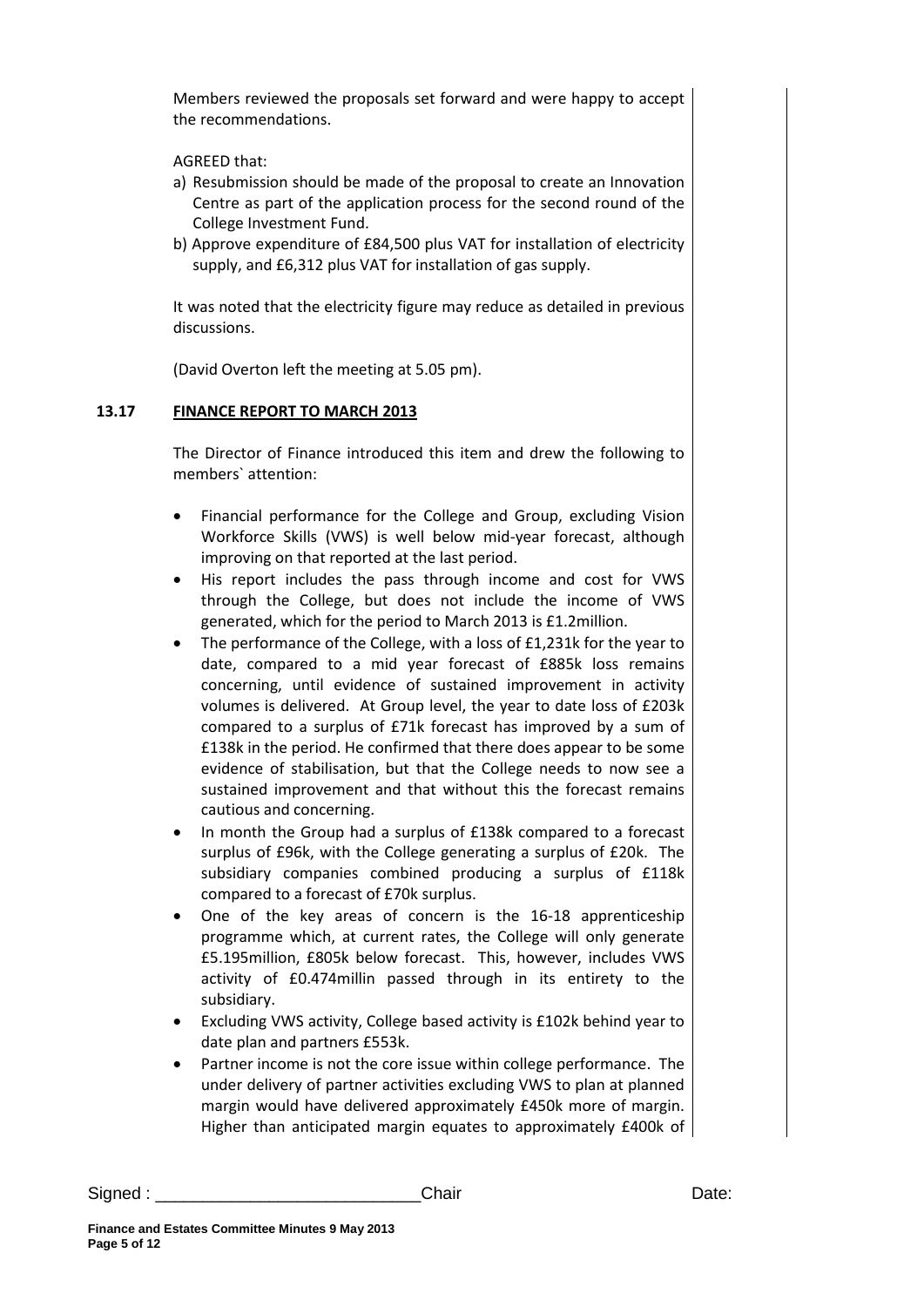this. Partner activity is still delivering approximately £1.9million margin before support costs.

- One of the most significant issues in College is the work based delivery school, where contribution is currently £275k behind plan. Other and support services contribution is currently £267k behind plan. He explained that the College had taken the strategic decision to move all workplace delivery to a single business unit and unfortunately this isn't performing as well as expected. At the current time the provision is being reviewed to assess whether or not under-performance is an issue of management, lack of efficiencies or lower than needed or expected sales.
- Total Group turnover for the year to date of £31.821million is £842k above the phased mid year forecast due to the inclusion of income for VWS. Partner costs are likewise increased resulting in no bottom line effect. Therefore, including VWS income in the core group, Group turnover is £1.523million below forecast year to date.
- The College performance includes an under spend on pay costs of around £83k. This is mainly on teaching staff, £120k and administration and central services, £35k. In month, there was a small adverse variance £4k reported.
- College non-pay expenditure is over forecast by £1,053k of which partner costs represent £700k, this includes partner payments to VWS. Excluding partner payments, the most significant factor in this amount is the overspend in administration and central services of £258k. Premises costs in total are £60k below forecast. There are no significant favourable variances for the year to date. It was noted that in the accounts, VWS is presented as a partner. Excluding VWS, non-pay expenditure is better than forecast by £1.172million year to date which is predominantly attributable to partner costs (£1.525million favourable excluding VWS).
- Currently only Academic, Public Services and Sports Studies is producing above the target contribution of 40%, however Creative Industries and Digital Technology is currently producing at 39.4% contribution and is expected to be above 40% at the year end. All other areas are under target contribution and of particular concern is the Construction provision.
- Given the re-basing of the comparator, only direct delivery schools producing significant adverse variances in contribution was in Work Placed Learning (£274k).

Members discussed the variances in some detail and particularly noted the following:

- Bad debt provision is £47k higher than expected. This may be a sign of the times in relation to the introduction of more and more individual fees.
- Overspend on non-pay particularly relates to the age grant.
- £31k has been spent on recruitment advertising and external agencies, these relate to costs of appointment for senior posts.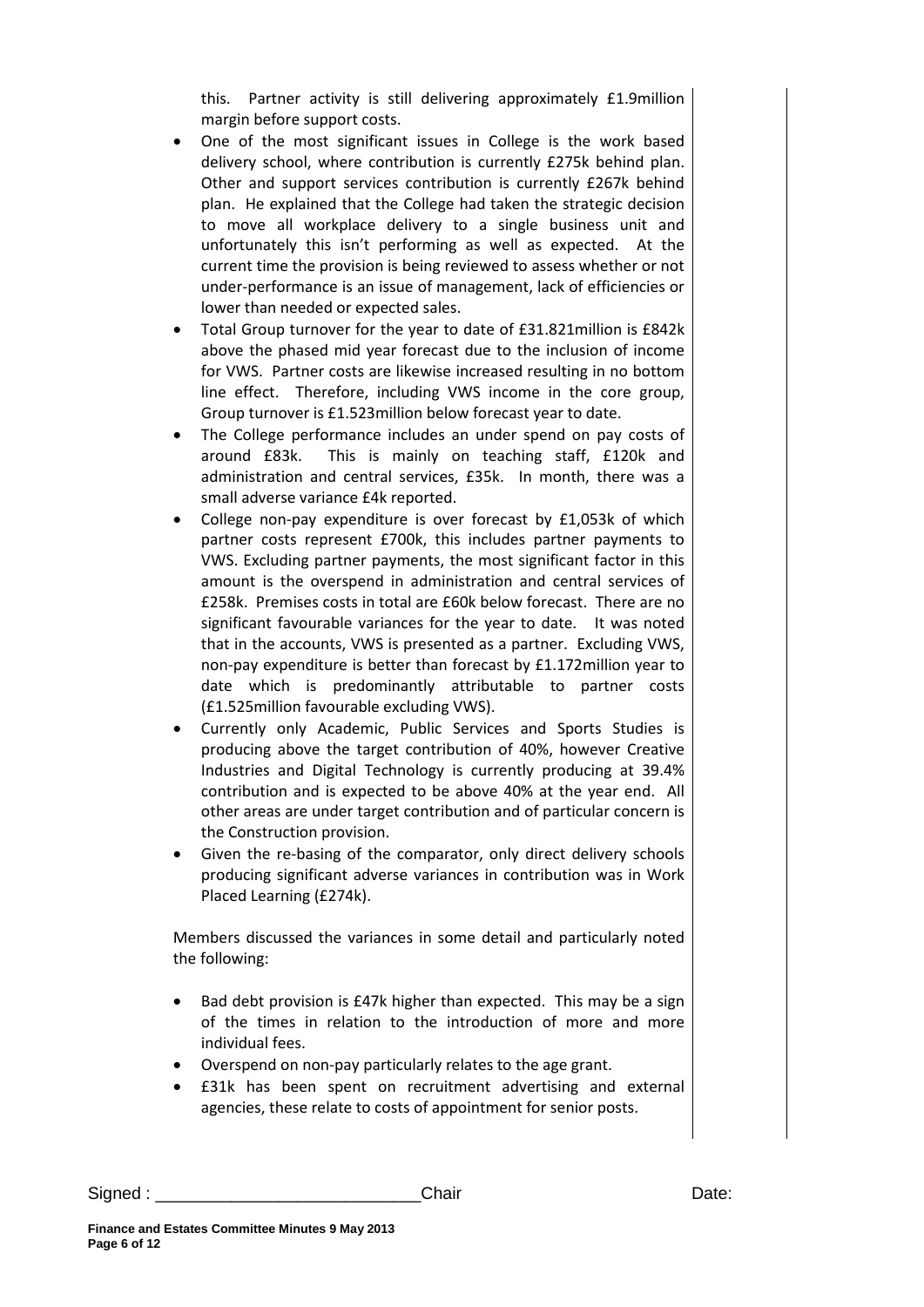|       | ٠<br>$\bullet$<br>$\bullet$<br>٠                                                                                                                                                                                                                                                                                                                                                                                                                                                                                                                                                                                                                                                                                                                                                                                                                                 | due in June so as to be available in July 2013.<br>have increased to £0.588 million.<br>forecast (by £9.153million. | Higher than expected rent is still being paid in relation to Regent<br>Street. It was confirmed that notice has now been served on the<br>landlord and payments in this area will reduce in due course.<br>The balance sheet includes borrowing associated with the new build<br>programme with a total value of £8.5million as at the end of March<br>2013. This has incurred interest costs of £178k in the first 8 months.<br>Members were advised that the second draw down of borrowing was<br>Group short term solvency has declined over the first 8 months of the<br>year, as expenditure on fixed assets has exceeded financing. Net<br>current liabilities at the end of the last financial year of £0.523million<br>Cash balances of the Group of £13.838million are higher than<br>In general discussion the Director of Finance confirmed that the figures |  |              |                  |
|-------|------------------------------------------------------------------------------------------------------------------------------------------------------------------------------------------------------------------------------------------------------------------------------------------------------------------------------------------------------------------------------------------------------------------------------------------------------------------------------------------------------------------------------------------------------------------------------------------------------------------------------------------------------------------------------------------------------------------------------------------------------------------------------------------------------------------------------------------------------------------|---------------------------------------------------------------------------------------------------------------------|-------------------------------------------------------------------------------------------------------------------------------------------------------------------------------------------------------------------------------------------------------------------------------------------------------------------------------------------------------------------------------------------------------------------------------------------------------------------------------------------------------------------------------------------------------------------------------------------------------------------------------------------------------------------------------------------------------------------------------------------------------------------------------------------------------------------------------------------------------------------------|--|--------------|------------------|
|       |                                                                                                                                                                                                                                                                                                                                                                                                                                                                                                                                                                                                                                                                                                                                                                                                                                                                  |                                                                                                                     | showed a bit of stabilisation in March, but there was a need to<br>significantly improve over the next two months and close the gap.                                                                                                                                                                                                                                                                                                                                                                                                                                                                                                                                                                                                                                                                                                                                    |  |              |                  |
|       | One query was raised by a member of the Committee in relation to the<br>number of full time posts, it was noted that teaching posts are as<br>budgeted but non teaching costs are over budget. The Director of<br>Finance indicated that this was particularly related to partner<br>management and central services provided by the College to subsidiary<br>companies. He explained that in the next academic year, there is a need<br>to reduce the partner list so that it is much easier and cost effective to<br>manage, and that the current risk v benefit decision is being made in<br>relation to individual partners with a view to minimising the list. All<br>agreed that this is an area to monitor. The Principal confirmed that the<br>Partner Strategy for 2013/14 would be a topic for discussion at the June<br>strategy residential meeting. |                                                                                                                     |                                                                                                                                                                                                                                                                                                                                                                                                                                                                                                                                                                                                                                                                                                                                                                                                                                                                         |  | <b>VP BD</b> | <b>June 2013</b> |
|       | AGREED:                                                                                                                                                                                                                                                                                                                                                                                                                                                                                                                                                                                                                                                                                                                                                                                                                                                          | 2013.                                                                                                               | to note the content of the Finance Report to March                                                                                                                                                                                                                                                                                                                                                                                                                                                                                                                                                                                                                                                                                                                                                                                                                      |  |              |                  |
| 13.18 |                                                                                                                                                                                                                                                                                                                                                                                                                                                                                                                                                                                                                                                                                                                                                                                                                                                                  | <b>CONTEXT FOR THE BUDGET 2013/14</b>                                                                               |                                                                                                                                                                                                                                                                                                                                                                                                                                                                                                                                                                                                                                                                                                                                                                                                                                                                         |  |              |                  |
|       |                                                                                                                                                                                                                                                                                                                                                                                                                                                                                                                                                                                                                                                                                                                                                                                                                                                                  |                                                                                                                     | The Director of Finance introduced this item and confirmed that his<br>report sets out the assumptions made when drafting the budget, he<br>confirmed that this will lead into the budget paper, which will be<br>presented at the next meeting. In terms of the background and policy<br>context, he confirmed that the sector has seen two major changes, which<br>would impact upon budget setting for the next academic year:                                                                                                                                                                                                                                                                                                                                                                                                                                       |  |              |                  |
|       |                                                                                                                                                                                                                                                                                                                                                                                                                                                                                                                                                                                                                                                                                                                                                                                                                                                                  | a) Change mechanism for funding ALS.<br>b) Introduction of 24+ advanced learner loans.                              |                                                                                                                                                                                                                                                                                                                                                                                                                                                                                                                                                                                                                                                                                                                                                                                                                                                                         |  |              |                  |
|       | was noted:                                                                                                                                                                                                                                                                                                                                                                                                                                                                                                                                                                                                                                                                                                                                                                                                                                                       |                                                                                                                     | Members reviewed the content of his detailed report and the following                                                                                                                                                                                                                                                                                                                                                                                                                                                                                                                                                                                                                                                                                                                                                                                                   |  |              |                  |
|       |                                                                                                                                                                                                                                                                                                                                                                                                                                                                                                                                                                                                                                                                                                                                                                                                                                                                  |                                                                                                                     |                                                                                                                                                                                                                                                                                                                                                                                                                                                                                                                                                                                                                                                                                                                                                                                                                                                                         |  |              |                  |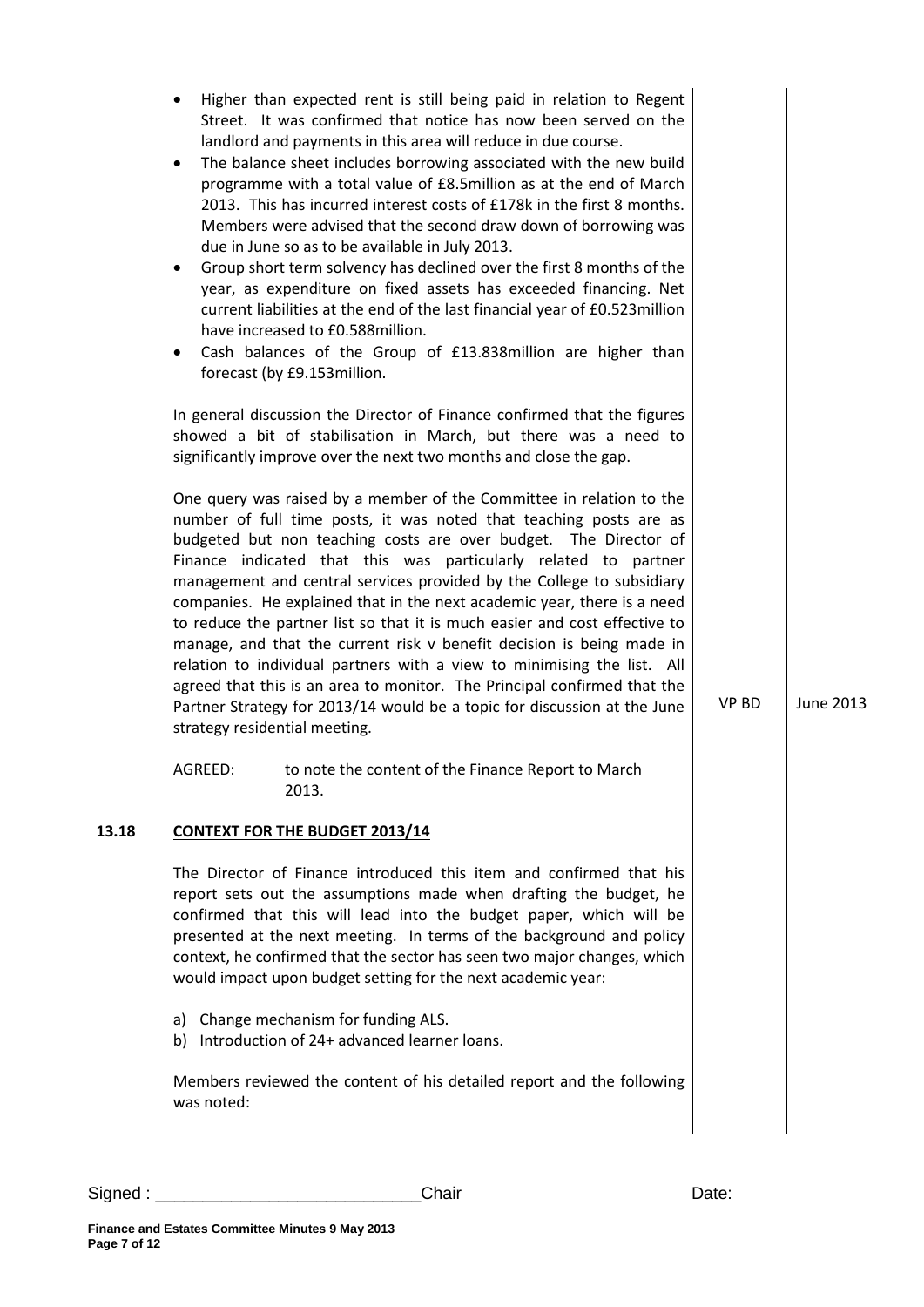- Colleges will continue to be funded in much the same way with notable exceptions covering Learner Support for 16-24 year olds and the way in which courses for over 24 year old learners at level 3 and above are funded. The changes bearing on the sector for 2013/14 come with a fundamental change to funding methodology for both 16-18 and adult learning, although the fundamental aims and objectives of public intervention funding for skills development and education remain the same.
- For adult skills funding there will be a reduction in actual expenditure between the current year and 2013/14 with an indicative forward look at 2014/15, which indicates a flat funding settlement, although this might see a large shift towards loan funding finance. Members` attention was particularly drawn to the table in paragraph 11 - what is clear is that there is likely to be less adult skills activity as a result of loan introductions. It was noted that the provision for advanced learner loans is set to expand massively from 2013/14 and beyond.
- 16-18 further education the College`s current allocation of £12,001k represents a reduction of around £478k compared to the current year (2012/13), and is largely as a result of the volume of learners recruited during the 2012/13 financial year. Interestingly and perhaps reassuringly, the change to the 16-18 funding methodology has not resulted in the College being disadvantaged on a student by student basis.
- The movement of responsibility for funding ALS for young people up to the age of 24 represented a significant challenge for the College as it has a very large programme of specialist support, which could have been under threat dependent on the way in which the local authority approached this new responsibility. He confirmed that the College feels that it has developed a good relationship with the Local Authority and anticipates that it will get a budget allocation similar to that in 2012/13.
- Income adult skills budget (including  $16-18$  apprentices) the College`s allocation for adult skills in 2012/13 of £20,382million includes a further £5million of funding secured to support Vision Workforce Skills transfer between February 2013 and July 2013. The level of funding agreed for 2013/14 of £9million for adult skills and £4million for 16-18 apprenticeship activity is included in the College allocation but would be passed through to its subsidiary company.
- The total allocation of £22,404k for 2013/14 after removing the Vision Workforce Skills element, provides for a College allocation of £13,404k, which is a reduction of £1,946k. This follows the shift towards student loan based financing of level 3 and above programmes for over 24 year old learners. The College has been allocated an indicative loan funded value of £1.175million which will not be met due to the inherent challenges of securing learner engagement to enrol to such programmes in the volumes required. This represents the reality of the curriculum planning process, where indicative income levels suggest that around £750k will be generated. The budget will therefore be set at these levels. It was acknowledged that whilst the College does have the opportunity to utilise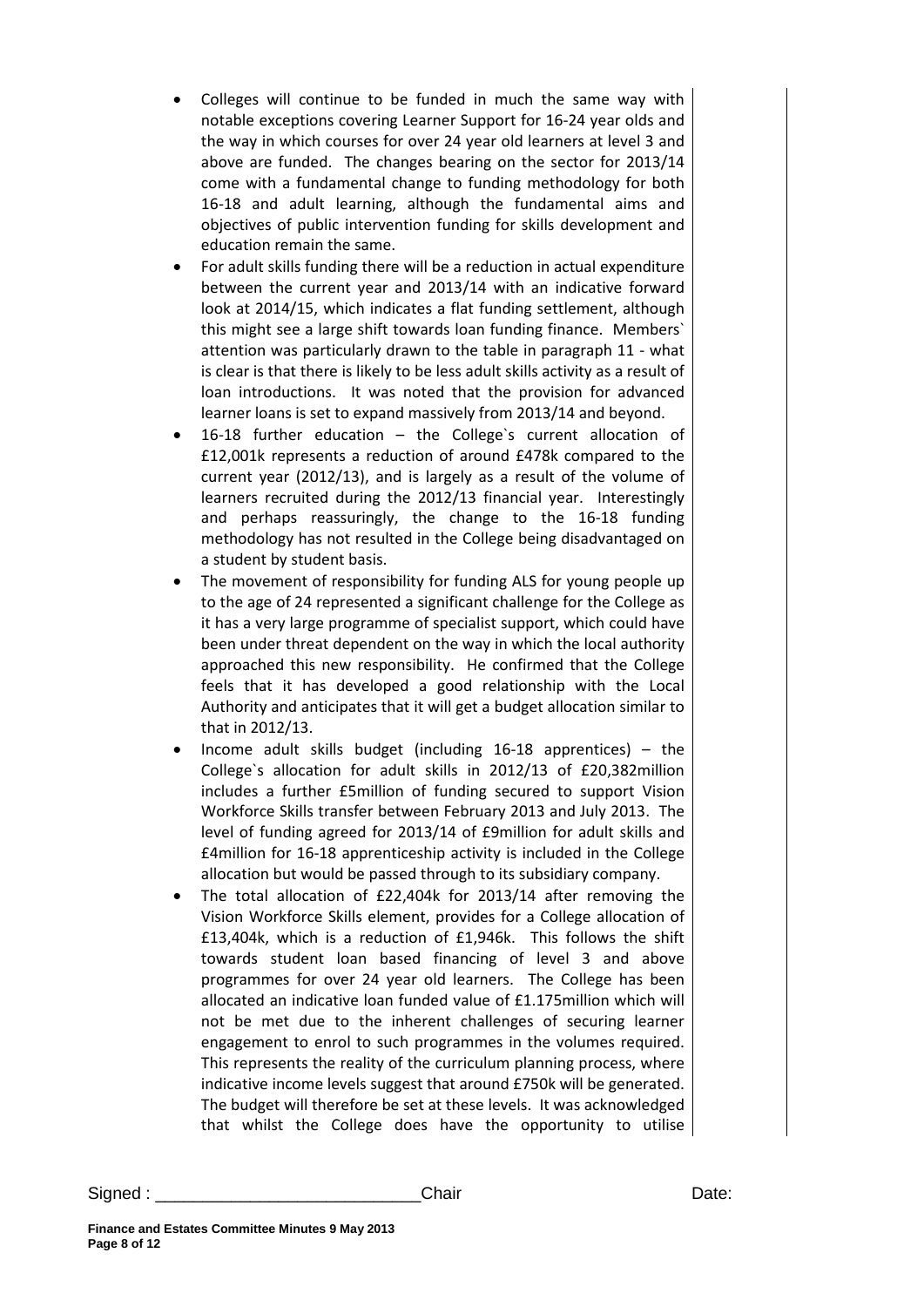£1.175million, it certainly will not budget on the basis of this figure.

- Contract allocations for 16-18 apprentices continue to be higher than the current level of performance and on the basis that the College has been continually ambitious, but ultimately unsuccessful in the growth of this programme, it will not set the budget to the full contracted allocation.
- The prognosis for future years for adult funding remains challenging with national reductions in expenditure, the potential expansion of FE loans and the need to enable the unemployed learners to get back to work. Apprenticeship programmes for all ages up to 24 remain a priority for Government. It will be imperative that the College makes it offer by age group, which to those outside of the sector could become complex and confused. Members all agreed that unfortunately what will be on offer is an age discriminating system in the sector.
- College tuition fees  $-$  the College tuition fee policy for 2013/14 does not account for any increase in the majority of fees, outside of the advanced learner loan programme. The College has taken the decision to freeze its other fees in order to maintain competitiveness in the market and support learner engagement during the current economic challenges.
- Higher Education  $-$  the past working restrictions within Higher Education student number caps are not causing restraint for the Colleges programmes but remain technically in place for 2013/14. The student number cap for 2013/14 has been set at 211FTE, exactly the same as it was in the current year. Fee levels will be maintained at £5.5k for full time and £3k for part time learns.
- Public funding from the agency (HEFCE) has been provided for 2013/14 and is higher than had been forecast at £716k by around £73k. This is a positive starting position and is likely to provide some flexibility against recovery of fees, amounting to £2,057k, which is planned for 2013/14. Current anticipated recruitment levels are unclear, though it remains early in the year to make clear conclusions about the Colleges enrolment performance. It was noted that HE enrolments do not seem to be price sensitive as had previously been expected and what appears to be the case is that the market for colleges and universities is very different.
- It is very difficult to predict future years' recruitment numbers, following a forecast dip in 2012/13 and the forecast process will assume the same three year profile of recovery as set out in the previous year, although it was acknowledged that this assumption was a risk.
- Pay costs assumptions included within the forecast for pay provide for a continuation of the automatic incremental increases coupled with the cost of living pay freeze for 2013/14 and 2014/15. Thereafter, a combined 2.5% inflation will be applied over the longer term of the pay forecast.
- Pay policy remains a decision for the Board to take and this decision will be taken in the lead up to Christmas following reflection of the AoC pay negotiations and College performance. However, the Board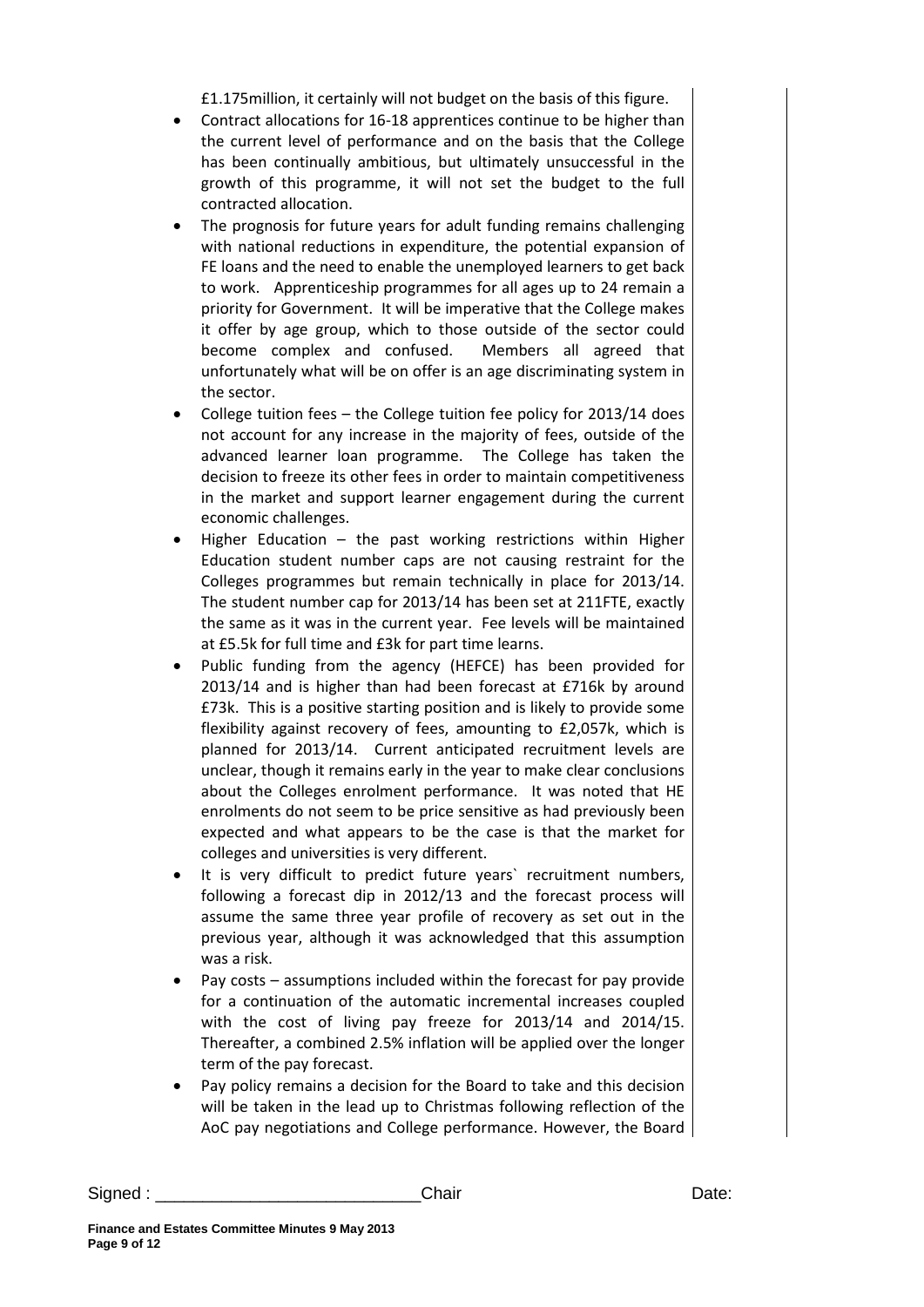|                     | should note the assumption taken in the setting of the budget and<br>the financial forecast.                                                                                                                                                                                                                                                                                                                                                                                                                                                                                                                                                                                                                                                                                                                                                                                                                                                                                                                                                                                                           | Director of<br>Finance | November<br>2013 |
|---------------------|--------------------------------------------------------------------------------------------------------------------------------------------------------------------------------------------------------------------------------------------------------------------------------------------------------------------------------------------------------------------------------------------------------------------------------------------------------------------------------------------------------------------------------------------------------------------------------------------------------------------------------------------------------------------------------------------------------------------------------------------------------------------------------------------------------------------------------------------------------------------------------------------------------------------------------------------------------------------------------------------------------------------------------------------------------------------------------------------------------|------------------------|------------------|
| $\bullet$<br>٠<br>٠ | A pay budget contingency budget will be created to accommodate<br>any limited decisions that the Board may choose to make towards<br>the outcomes of the sector negotiations once known.<br>Non pay costs $-$ for 2013/14 the budget for non pay costs will<br>continue to be dominated by partnership costs associated with the<br>delivery of employer based and apprenticeship programmes.<br>However, due to the challenges in maintaining quality and continuing<br>growth of 16-18 apprenticeship programmes, the budget is likely to<br>reflect an increased share in partner provision and providing for a<br>revenue share of 80/20 in the partners favour rather than the current<br>70/30 split in an attempt to attract better quality and more reliable<br>partner providers. This increase in the cost base will have to be set<br>against a growth in income in order to maintain overall contribution<br>levels. This will require that for every <i>famillion</i> of partner 16-18<br>apprenticeship delivery at an 80% split additional income of £500k to<br>maintain the position. |                        |                  |
| ٠                   | The non pay budget will once again assume a 0% inflation rate for<br>2013/14 in general terms across non pay budgets, unless specific<br>evidence suggests otherwise. Any inflationary pressures will be<br>budgeted to be consumed within general efficiency gain.                                                                                                                                                                                                                                                                                                                                                                                                                                                                                                                                                                                                                                                                                                                                                                                                                                    |                        |                  |
| $\bullet$           | Maintenance and running cost budgets will be set against current<br>manageable levels for 2013/14 following the opening of the first two<br>phases of the accommodation modernisation programme. Whilst<br>the College should start to see some gains from the new build these<br>have not been budgeted, this will be coupled with associated rent<br>and running cost savings from the relocation of Hair & Beauty<br>curriculum from central Mansfield.                                                                                                                                                                                                                                                                                                                                                                                                                                                                                                                                                                                                                                             |                        |                  |
| $\bullet$           | Future assumptions regarding accommodation decisions relating to<br>the Engineering provision will not be built into the submitted<br>forecast, until after the Board have made a clear decision on which<br>direction to pursue. As a result further potential accommodation<br>savings emanating from the change of use of Chesterfield Road will<br>also not at this stage be included in the forecast.                                                                                                                                                                                                                                                                                                                                                                                                                                                                                                                                                                                                                                                                                             |                        |                  |
| ٠                   | Capital transactions $-$ expenditure up to the end of July 2013 is<br>forecast to reach £20.7million, with a further £7.8million due for<br>expenditure up to the end of July 2015. Interest rate costs for the<br>£8.5million EIB funds have been fixed at 4.7% over the 16 year term,<br>while the remaining facility will be subject to much shorter fixed<br>deals, being renegotiable every seven years on an 'evergreen' basis.<br>This will provide for longer estimated forecast uncertainty, but will be<br>included at 6% in the financial plan.                                                                                                                                                                                                                                                                                                                                                                                                                                                                                                                                             |                        |                  |
| ٠                   | College financial objectives - the Director of Finance confirmed that<br>the objectives previously utilised continue to be fit for purpose in<br>relation to College financial health, particularly as a result of the<br>impact of the major build programme, namely to the management of<br>working capital and borrowing facility in order to minimise interest<br>rates. He confirmed that this will result in the College's rating in the<br>sector being no better than 'satisfactory' in terms of the indicators                                                                                                                                                                                                                                                                                                                                                                                                                                                                                                                                                                                |                        |                  |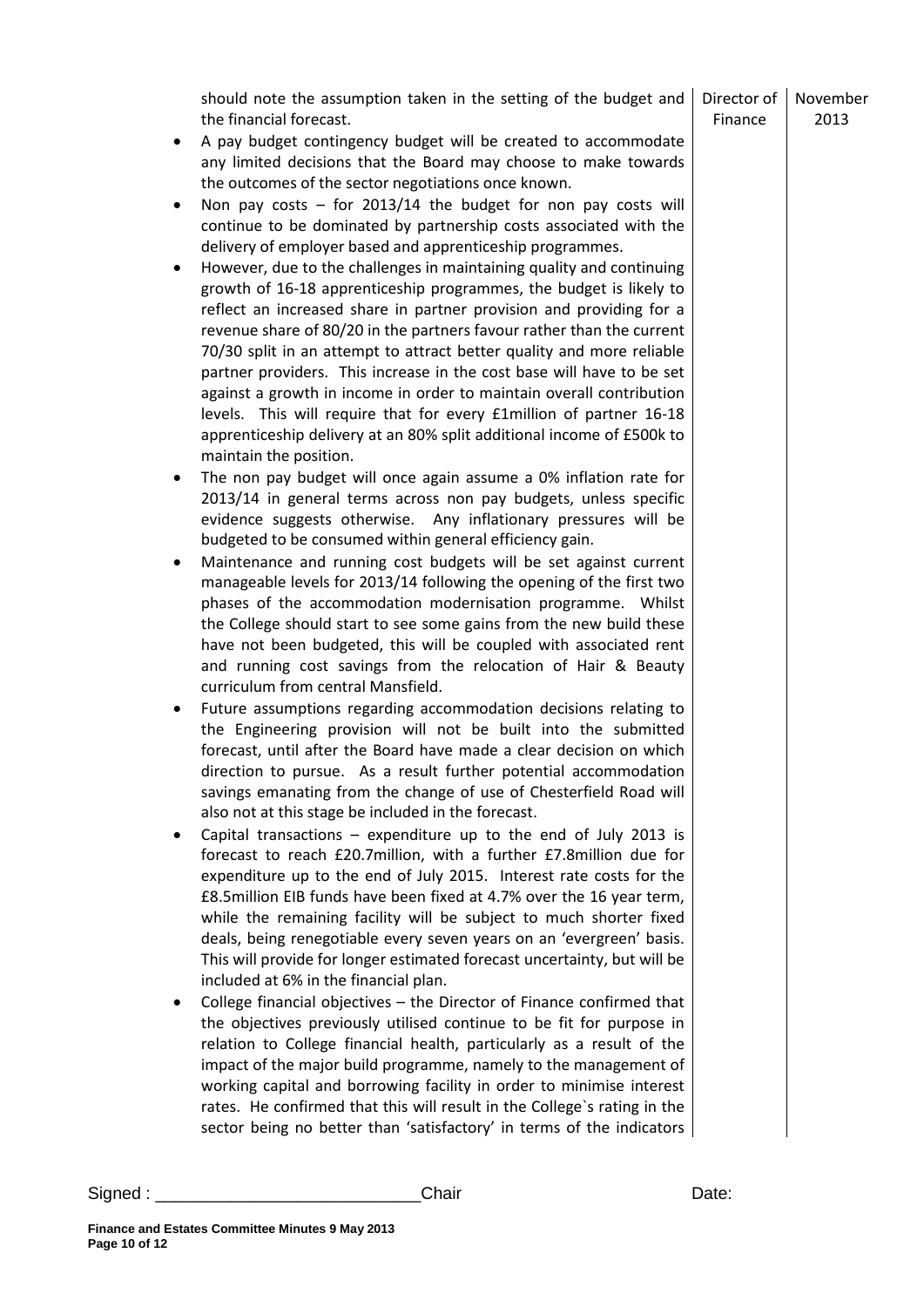for a number of years, he confirmed that this was as expected.

Members discussed the context and budget assumptions in general terms and acknowledged that because of the high number of Access to HE students usually enrolled there was likely to be an impact following the introduction of the 24+ loans. Also, a challenge to manage is the introduction of study programmes and the impact that this will have on funding. The Director of Finance expressed the belief that the changes were not better or worse, just different, and will need careful management. What will be the challenge, in relation to study programmes is finding the work placements for students.

Members discussed the challenges in relation to 16-18 recruitment, and felt that if the new facilities do not attract greater numbers then the College needs to ask why this is. It was accepted that the College is in stiff competition with the schools and needs to get ahead of the game.

The Director of Finance indicated that at the current point in time he would anticipate the setting of a deficit budget for 2013/14 based upon reduced income and increased interest and that the only opportunity to reduce the deficit forecast is in relation to non pay. He confirmed that the Executive Team were looking at partner provision and the costs paid in this area. There is a need to review the extent of work with partners, but also core provision and the delivery by assessors. He explained that the College has two choices really. These are to caseload more of its own Assessors instead of using partners, or to continue reliance on partners and reduce internal Assessor resources.

In terms of the budget to be set, Members felt that there were two significant changes that needed to be clearly identified, these are a) the impact of borrowing, and b) clarity regarding the recharge to subsidiary companies. It was felt that management charges need to properly reflect costs to the College.

AGREED: to note the content of the report provided.

## **13.19 FEE POLICY 2013/14**

The Director of Finance introduced this item and confirmed that no substantial changes were proposed on the prior year. He explained that the intention is to keep co funded tuition fees at the same level to ensure that the College remains competitive. It was noted that the most significant change is in relation to level 3 courses, which will be hit by the introduction of 24+ loans.

Members reviewed the schedule of fees to be applied to each course on pages 46-48. It was noted that fees have been set to match what the College has lost from public funding and not what it could possibly charge, as this is significantly higher. Of particular concern to the College is the Access courses in the Business School, these have historically been